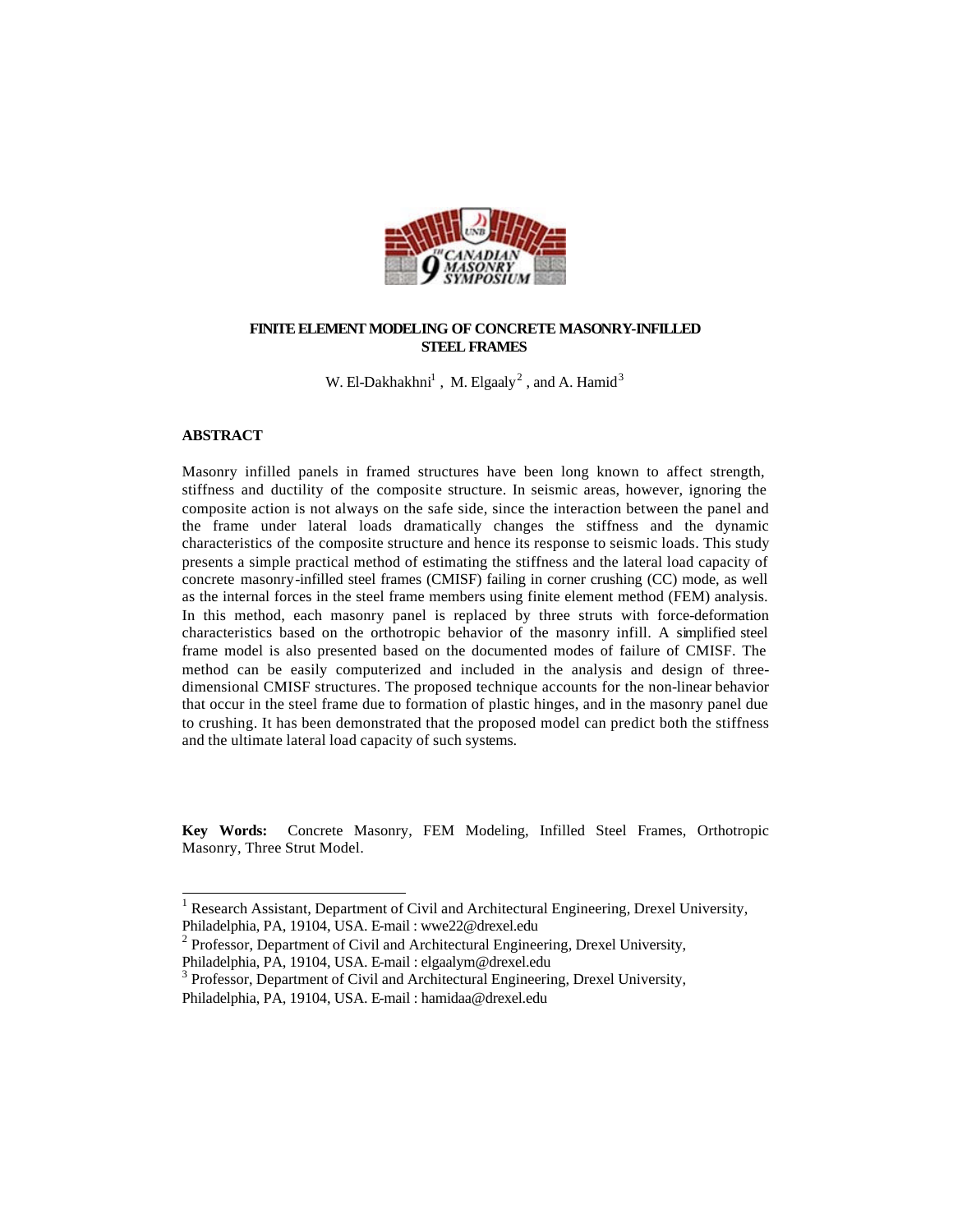### **INTRODUCTION**

Masonry infilled panels can be found as interior and exterior walls in reinforced concrete and steel framed structures. Since they are normally considered as architectural elements, their presence is often ignored by structural engineers. However, they tend to interact with the surrounding frame when the structure is subjected to strong earthquake loads; the resulting system is referred to as an *infilled frame*. Ignoring the effect of the infill in stiffening and strengthening the surrounding frame is not always a conservative approach, since the stiffer the building, usually, the higher seismic loads it attracts. If the panel is overstressed and hence failed partially or wholly, the high forces previously attracted and carried by the stiff infilled frame, will be suddenly transferred to *the more flexible* frame after the infill is partially or fully damaged. In addition, change in stiffness distribution can result in higher seismic forces due to torsional effects. Because of the complexity of the problem and the absence of a realistic, yet simple analytical model, the effect of masonry infill panels is often neglected in the nonlinear analysis of building structures. Such an assumption may lead to substantial inaccuracy in predicting the lateral stiffness, strength, and ductility of the structure. It will also lead to uneconomical design of the frame since the strength and stiffness demand on the frame could be largely reduced. The current study aims to present a simple method of predicting the stiffness as well as the ultimate load capacity of concrete masonryinfilled steel frames (CMISF). The method can be used to produce design aids and to develop a conceptual approach of analysis and design of such systems.

## **FAILURE MODES OF INFILLED FRAMES**

Based on the knowledge gained from the research work during the last five decades, failure modes of masonry infilled frames can be categorized into five distinct modes, namely: 1. Corner crushing mode (*CC mode*), represents crushing of the infill in at least one of its loaded corners, as shown in Fig. 1-a. This mode is usually associated with infill of weak masonry blocks surrounded by a frame with weak joints and strong members.

2. Sliding shear mode (*SS mode*), represents horizontal sliding shear failure through bed joints of a masonry infill, as shown in Fig. 1-b. This mode is associated with infill of weak mortar joints and strong frame.

3. Diagonal compression mode (*DC mode*), represents crushing of the infill within its central region, as shown in Fig. 1-c. This mode is associated with a relatively slender infill, where failure results from out-of-plane buckling instability of the infill.

4. Diagonal cracking mode (*DK mode*), in the form of a crack connecting the two loaded corners, as shown in Fig. 1-d. This mode is associated with weak frame or frame with weak joints and strong members infilled with a rather strong infill.

5. Frame failure mode (*FF mode*), in the form of plastic hinges in the columns or the beamcolumn connection, as shown in Fig. 1-e. This mode is also associated with weak frame or frame with weak joints and strong members infilled with a rather strong infill.

It is worth mentioning that only the first two modes are of practical importance, since the third mode is very rare to occur and requires a high slenderness ratio of the infill to result in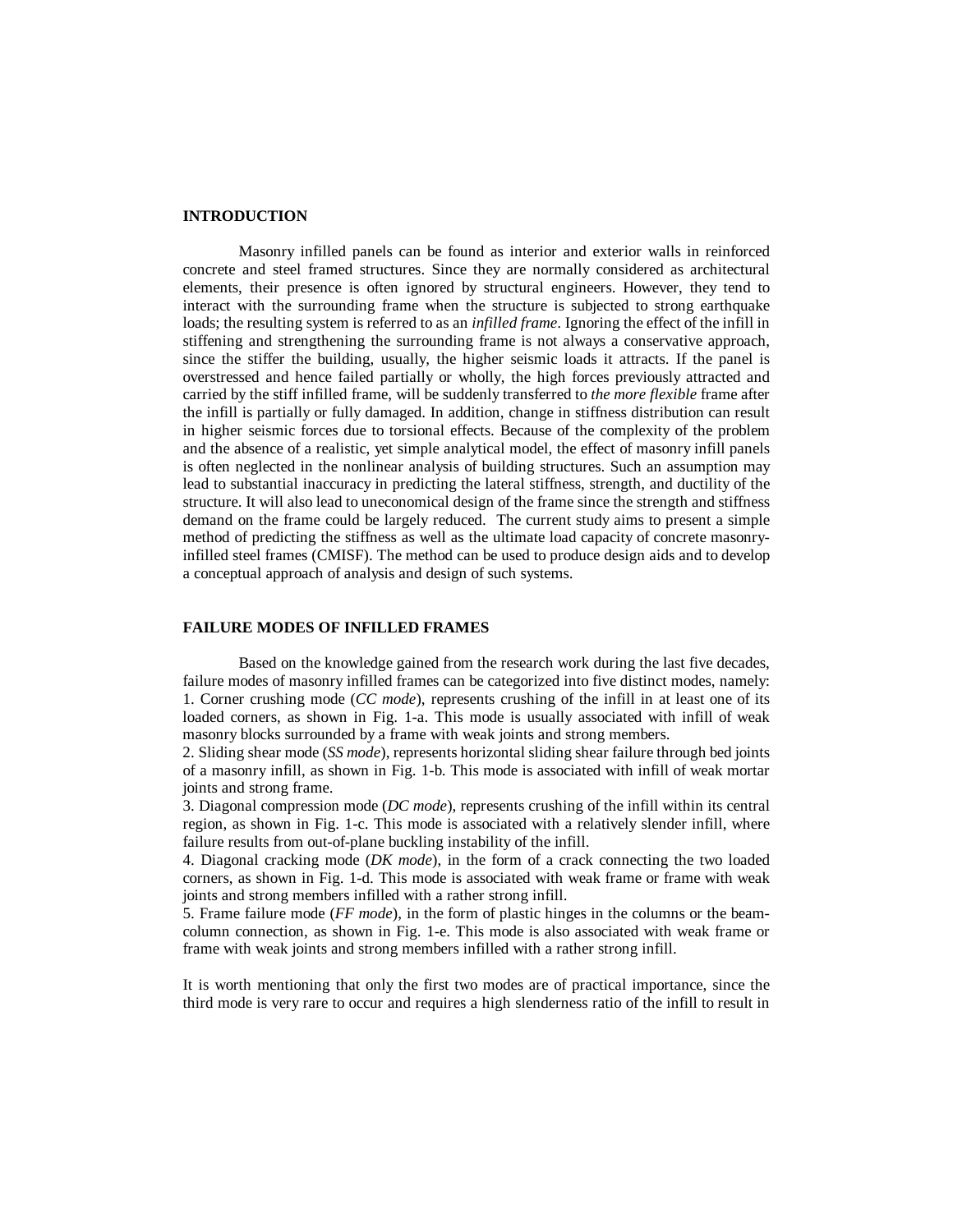*out-of-plane* buckling of the infill under *in-plane* loading, this is hardly the case when practical panel dimensions are used. The fourth mode should not be considered a failure mode because the infill can still carry more load after it cracks. The fifth mode should be considered in the case of RC frames, but for *steel* frames infilled with *unreinforced hollow concrete* masonry blocks, this mode hardly occurs. The study conducted herein models the *CC* mode only, which is the most common mode of failure for CMISF.

## **DEVELOPMENT OF CMISF MODEL**

Subjecting a *bare* masonry panel to a diagonal loading results in a sudden failure because of *unconfinement*. This failure is usually initiated by a stepped crack along the loaded diagonal, dividing the panel into two separate parts. This behavior was investigated by ElDakhakhni (2000) using ANSYS®5.3 FE program. The *ASTM E-519* diagonal tension test specimen, representing this loading case, and the FE model used to duplicate the experimental failure mechanism are both shown in Fig. 2. Unlike the unconfined panel, as soon as a diagonal crack develops within an infilled panel (usually at a much lower load and deflection levels than ultimate) the panel finds itself confined within the surrounding frame and bearing against it over *contact lengths*, as shown in Fig. 3. The contact lengths provide enough confinement to prevent failure and allows the panel to carry more load until existing diagonal crack continues to widen and new cracks appears leading, *eventually*, to ultimate failure. This behavior was repeatedly reported in the literature by many researchers [Polyakov (1956), Stafford-Smith and Carter (1969), Flanagan et al. (1992), Saneinejad and Hobbs (1995) and Seah (1998)].

From the above discussion it is more rational to consider the panel to be composed of *two diagonal regions* as shown in Fig. 3, one connecting the top beam to the leeward column and the other connecting the windward column to the lower beam. From a different aspect, as reported by many researchers, [Reflak and Fajfar (1991), Saneinejad and Hobbs (1995) , Mosalam et al. (1997a,b,c), Buonopane and White (1999), and Furutani et al. (2000)], the bending moments and shearing forces in the frame members cannot be replicated using a *single diagonal* strut connecting the two loaded corners. Based on the above, it is suggested that, at least *two* additional *off-diagonal* struts located at the points of maximum field moments in the beams and the columns are required to reproduce these moments as shown in Fig.3. Furthermore, since the interaction between frame members and the infill depends on the contact length which, in turn, is affected by the stiffness and the deflected shape of the frame members, the use of a multi-strut model will allow for the *interaction* between different panels in multi-story buildings. This is due to the fact that some beams (and/or columns) will be loaded from the upper and lower panels (or left and right panels) at different locations within the span (or height), which will affect their deflected shape and hence the panel's strains, and consequently changing the failure load. Using the  $ANSYS^{\circledast}5.3$  FE program, ElDakhakhni (2000) modeled a single panel infilled frame using PLANE42 plane stress elements connected to the frame BEAM3 elements with CONTACT12 contact elements. The stressed part of the panel, as shown in Fig. 4, is in the form of a diagonal *area*. The use of multi-strut model rather than a single strut will better represent the actual stressed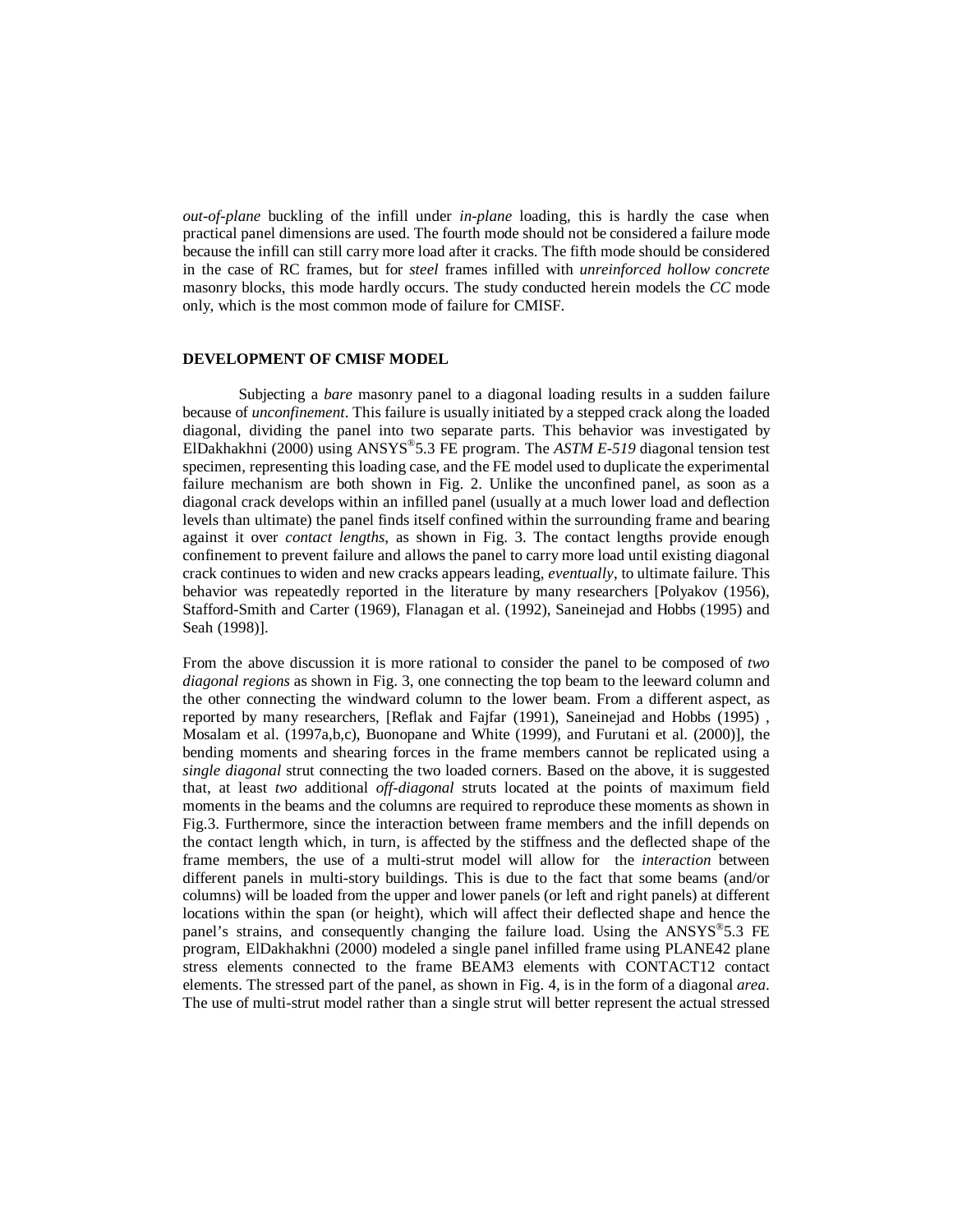area within the infill, and will also facilitate the modeling of the *progressive* failure occurring at the corners contact *region*, not just at the corner *points*.

The development of the infilled frame analytical model is divided into two parts. The first part deals with the development of a FE model for the *geometrical* representation of the structural system's components, namely, the steel frame and the infill panel. The second part deals with the *material* model suggested for these two components.

# **STEEL FRAME GEOMETRICAL MODEL**

The steel frame members were modeled with ANSYS®5.3 FE program using BEAM3, an *elastic* beam elements connected by *non-linear rotational* spring elements, COMBIN39, at the beam-column joints. The *concentration* of *non-linearity* in the frame joints *only*, is based on the fact that due to the limited infill ductility and thus limited frame deformation at the peak load except at the loaded corners, the maximum field moments as well as the bending moments at the unloaded joints are lower than that at the loaded joints and has been found to be, *at most*, 20% of the plastic moment capacity of the section [Saneinejad and Hobbs (1995)]. Unlike the model suggested by Seah (1998), which allows for the interaction between the axial and shear forces and the bending moment at the connection, no *translational* springs were used at the joint of the suggested model, instead, the DOF *coupling* option provided in ANSYS®5.3 was used to couple both the beam and the column nodes at the beam-column connection in the two planer translational DOF and forced them to undergo the same displacement.

# **INFILL PANEL GEOMETRICAL MODEL**

Saneinejad and Hobbs (1995) showed that for steel frame members infilled with *plane concrete* panel, the points of maximum field moment developed within the frame members lie approximately at the end of the contact lengths, and are located at distances from the beamcolumn connection given by

$$
\alpha_c h = \sqrt{\frac{2 (M_{pj} + \beta_c M_{pc})}{\sigma_c t}} \leq 0.4h \qquad \alpha_b l = \sqrt{\frac{2 (M_{pj} + \beta_b M_{pb})}{\sigma_b t}} \leq 0.4l \qquad (1-a,b)
$$

where,  $\alpha_c$  is the ratio of the column contact length to the height of the column and  $\alpha_b$  is the ratio of the beam contact length to the span of the beam; *h* is the column height and *l* is the beam span.  $M_{pi}$  is the minimum of the column's, the beam's or the connection's plastic moment capacity, referred to as the plastic moment capacity of the joint;  $M_{pc}$  and  $M_{pb}$  are the column and the beam plastic moment capacities, respectively;  $\sigma_c$  and  $\sigma_b$  are the normal contact stresses on the face of the column and the beam, respectively;  $\beta_c$  and  $\beta_b$  are the ratios between the maximum elastic field moment developed within the height of the column to  $M_{pc}$ and that developed within the span of the beam to  $M_{pb}$  respectively; and finally t is the thickness of the panel.

It is worth mentioning that these contact lengths are not constant and they vary throughout the loading history. Saneinejad and Hobbs (1995) suggested that, near failure, either <sup>σ</sup>*c* and β*c*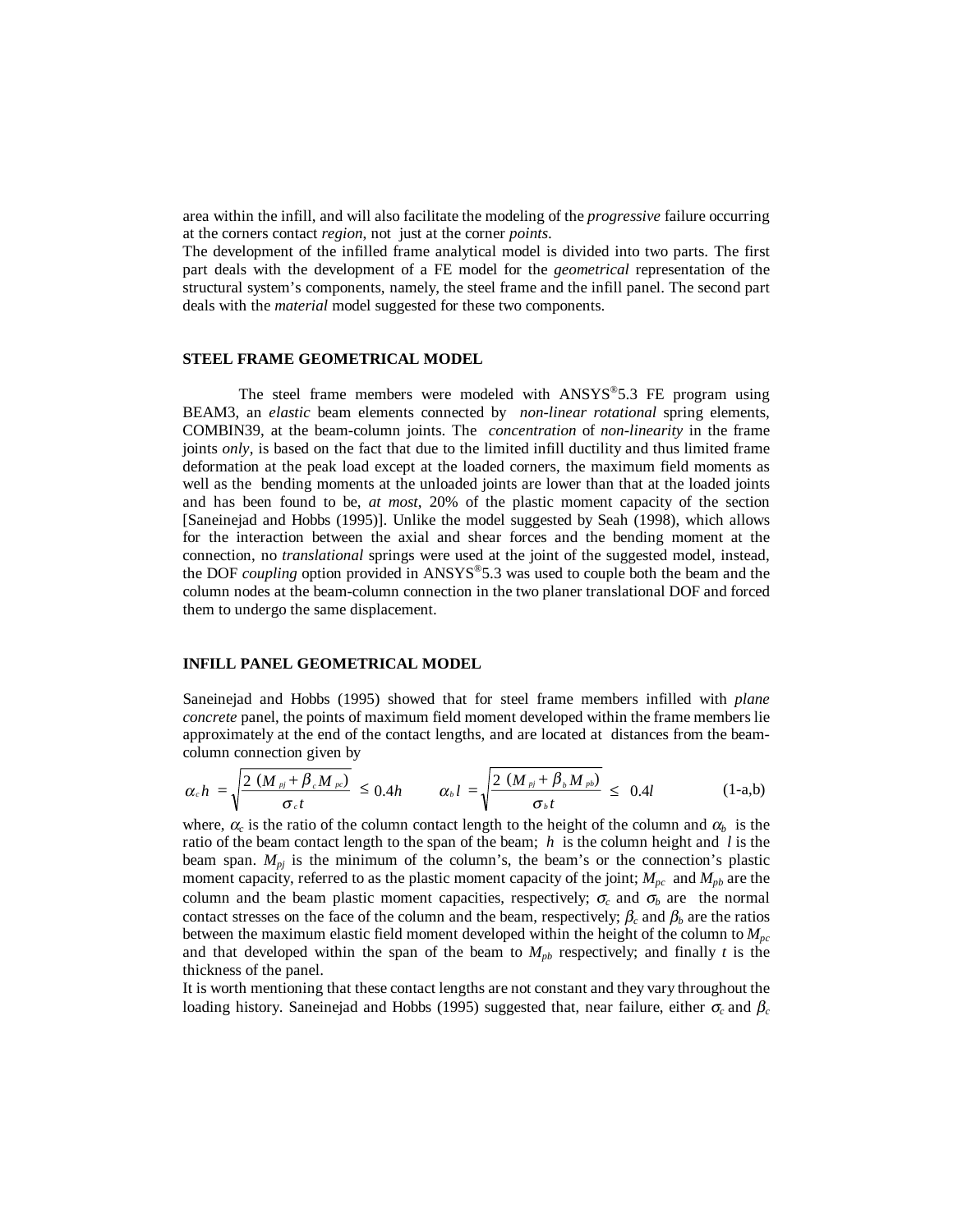or  $\sigma_b$  and  $\beta_b$  will reach their respective upper bound values of  $\sigma_{co}$  and  $\beta_o$  or  $\sigma_{bo}$  and  $\beta_o$ , depending on whether the infill failure is initiated on the column's or the beam's face respectively. They suggested a method to determine  $\sigma_c$  and  $\sigma_b$ , and demonstrated, based on FEM analysis, that  $\beta_0 = 0.2$ . For simplicity, and assuming full crushing of the infill in the loaded corners region near failure, it is suggested that  $β<sub>c</sub>, β<sub>b</sub>, σ<sub>c</sub>$ , and  $σ<sub>b</sub>$  have reached their respective upper bound values. The upper bound values of  $\sigma_c$  and  $\sigma_b$ , namely  $\sigma_{co}$  and  $\sigma_{bo}$ , suggested by Saneinejad and Hobbs (1995) are given by

$$
\sigma_{co} = \frac{f'_{c}}{\sqrt{1 + 3 \mu^{2} r^{4}}}
$$
\n
$$
\sigma_{bo} = \frac{f'_{c}}{\sqrt{1 + 3 \mu^{2}}}
$$
\n(2-a,b)

where,  $f'_{c}$  is the compressive strength of the *plane concrete* panel; and  $\mu$  is the coefficient of friction between the steel frame and the concrete panel; and  $r$  is the panel's aspect ratio defined as  $r = h/l < 1$ . In order to modify the above equations to suit the concrete masonry, f'<sub>c</sub> should be replaced by  $f'_{m-0}$  and  $f'_{m-90}$  in equations 2-a and 2-b, respectively, where  $f'_{m-0}$  and *f m-9*<sup>0</sup> are the compressive strength of the masonry panel parallel and normal to the bed joint respectively; since, unlike the isotropic plane concrete, concrete masonry is anisotropic or, at best, orthotropic. Furthermore, since  $\mu$  between steel and masonry is small (usually about 0.3), and the shrinkage of the concrete infill may result in a separation between the frame and the panel; a rational assumption will be to neglect the friction between the steel frame and the masonry. A similar assumption was also suggested by Liauw and Kwan (1982) assuming friction to be a strength reserve. It is also worth mentioning that a recent study conducted by Flanagan et al. (1999) concluded that the method suggested by Saneinejad and Hobbs (1995) estimated twice the capacity obtained from experimental work that the best results were obtained with  $\mu = 0$ . Also since  $r < 1$ , then  $r^4$  is very small and can be neglected.

Summarizing the above assumptions and simplifications, it is suggested that the distances from the beam column connection to the points of maximum field moments in the frame columns and beams (which are also approximately the contact lengths) are to be given by equations 5 and 6, respectively,

$$
\alpha_c h = \sqrt{\frac{2 (M_{pj} + 0.2 M_{pc})}{t f_{m-0}'}} \leq 0.4 h \qquad \alpha_b l = \sqrt{\frac{2 (M_{pj} + 0.2 M_{pb})}{t f_{m-90}'}} \leq 0.4 l \qquad (3-a,b)
$$

Referring to Fig. 3 it is more practical to use strut instead of plate elements to represent the two regions of the panel. Assuming that the equivalent uniformly loaded diagonal region of the panel to be of area equal to *A*, where *A* is to be determined later, hence each region of the panel shown in Fig. 3 will be of area =*A*/*2*. Furthermore, assuming uniform contact stress distribution along the contact areas, each region will be replaced by two struts, each of area  $A_1=1/2\times(A/2)=A/4$ , located at the beginning and the end of the contact length. Combining the two struts connecting the loaded corners, from the two regions, into one strut of area  $A_2 = 2 \times A_1 = A/2$  results in representing the whole panel by three struts, an upper strut connecting the upper beam with the leeward column with area  $A_1 = A/4$ , a middle strut connecting the two loaded corners with area  $A_2 = A/2$ , and finally a lower strut of area  $A_1 = A/4$ connecting the windward column with the lower beam, where  $A=2A_1+A_2$ . A diagram showing the proposed geometrical model for a typical CMISF is shown in Fig. 5.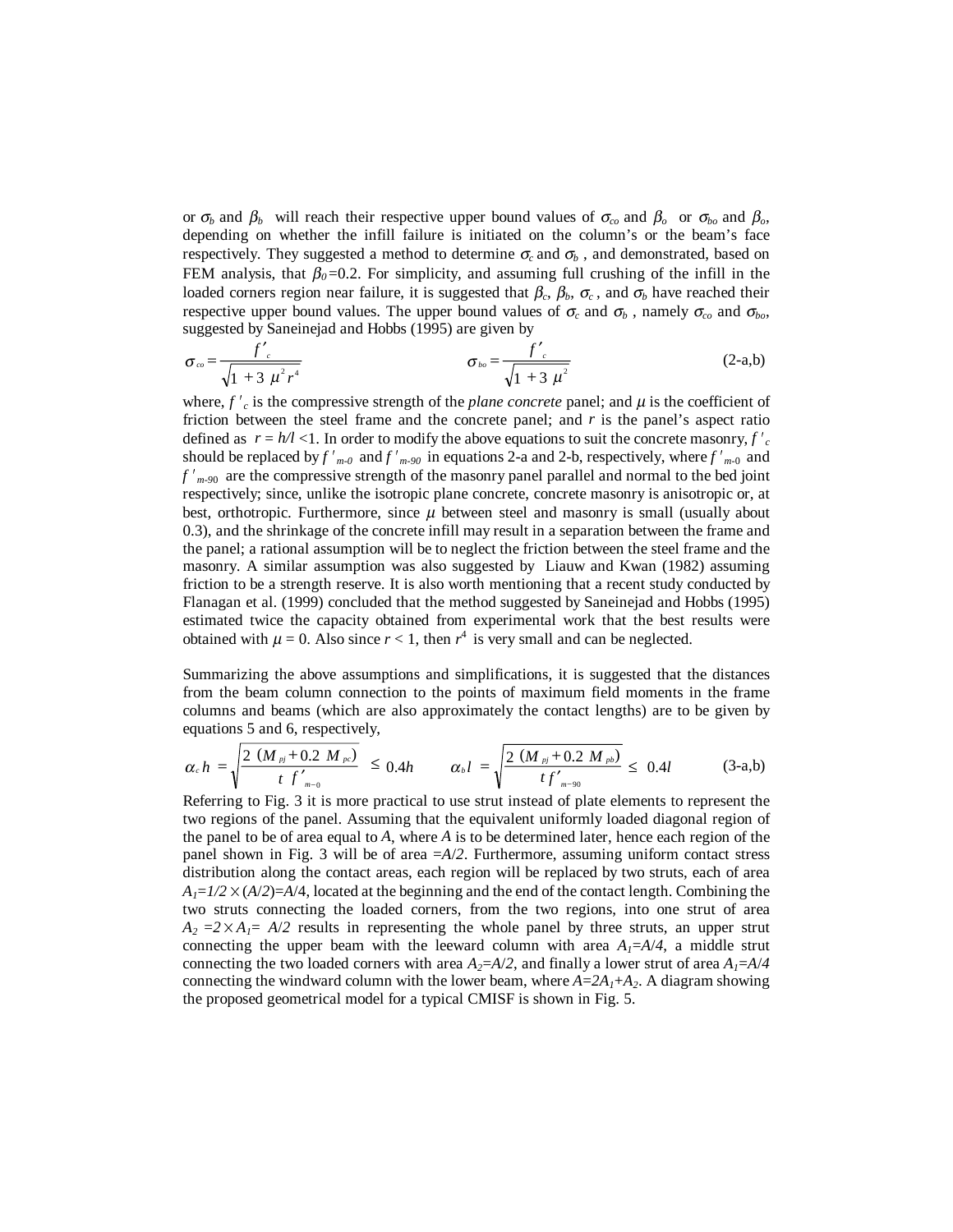Saneinejad and Hobbs (1995) replaced the panel by a single strut with an area  $A_d$  given by

$$
A_d = \frac{(1 - \alpha_c) \alpha_c h \ t \ \frac{\sigma_c}{f_c} + \alpha_b l \ t \ \frac{\tau_b}{f_c}}{\cos \theta} \tag{4}
$$

where,  $f_c$  is a *reduced* strength for the concrete to account for the ultimate design limit state;  $θ$  is defined as tan<sup>-1</sup> $θ = (h/l)$ ; and τ<sub>*b*</sub> is an equivalent uniform shear stress developed on the beam-infill interface and is defined as  $\tau_b = \mu \sigma_b$ . Again based on the previous discussion, it is suggested to neglected the  $\tau_b$  term in equation 4. Furthermore, since this study deals with the behavior of infilled frames up to *failure*, no material reduction factor will be employed. Then  $f_c$  will be assumed to reach its upper bound value for masonry parallel to bed joint of  $f'_{m-0}$ . At failure, referring to the discussion following equations 2-a and 2-b,  $\sigma_c$  will also reach its upper bound value of  $\sigma_{co}$  which is, for concrete masonry, approximately equal to  $f'_{m-0}$ . This will result in reducing the *fc /*<sup>σ</sup>*co* factor to unity. In this assumption, the effect of the biaxial state of stress in the infill corners vicinity was neglected for simplicity. Based on the above, it is suggested that the total diagonal struts area, *A*, is to be calculated by

$$
A = \frac{(1 - \alpha_c) \alpha_c h t}{\cos \theta} \tag{5}
$$

### **STEEL FRAME MATERIAL MODEL**

The ultimate moment capacity of the non-linear rotational spring, representing the beam-column joint, is defined as the minimum of the column's, the beam's or the connection's ultimate capacity,  $M_{pi}$ , which will be referred to as the plastic moment capacity of the joint, as defined earlier in equations 1 and 2. The *rotational stiffness* of the spring can be calibrated so that the *lateral stiffness* of the frame model matches that of the actual bare frame, which can be obtained experimentally or using simple elastic analysis or, in case of semi-rigidly connected members, using available data on modeling semi-rigid connections [Chen and Lui (1991)]. The joint behavior is shown in Fig. 5, where, φ*el* is the maximum elastic rotation that the joint can undergo without yielding; φ*pl* is the maximum plastic rotation before the joint undergoes moment reduction below  $M_{pi}$ ; and  $\phi_{ult}$  is the maximum plastic rotation beyond which the joint cannot sustain any moment.

#### **INFILL PANEL MATERIAL MODEL**

Based on the available literature, it is evident that the stressed part of the panel is a diagonal region connecting the two loaded corners. It is therefore justifiable to assume that the panel properties in the diagonal direction are the properties governing the behavior of the infill panel. Masonry panels have been known to be anisotropic, [Hamid and Drysdale (1980), Khattab and Drysdale (1992), Mosalam et al. (1997c) and Seah (1998)]. A close approximation is to consider the anisotropic masonry panel to be orthotropic. Due to the fact that the panel behaves as if it was *diagonally loaded*, constitutive relations, of orthotropic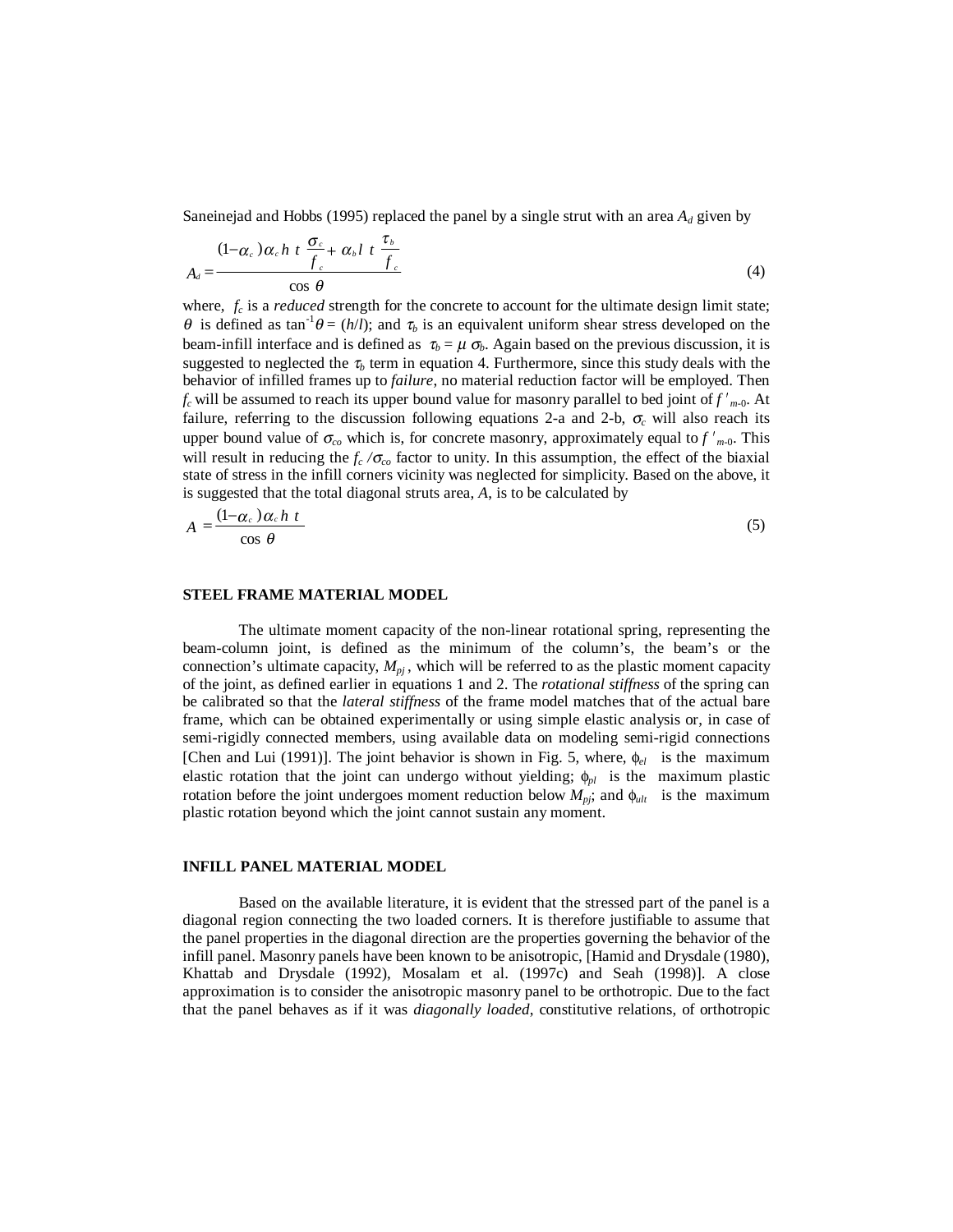plates [(Shames and Cozzarelli (1992)] and axes transformation matrix, are used to obtain the Young's modulus,  $E_{\theta}$ , of the panel in the diagonal direction using the following equation

$$
E_{\theta} = \frac{1}{\frac{1}{E_0} \cos^4 \theta + \left[ -\frac{2v_{0-90}}{E_0} + \frac{1}{G} \right] \cos^2 \theta \sin^2 \theta + \frac{1}{E_{90}} \sin^4 \theta}
$$
(6)

where,  $E_0$  and  $E_{90}$  are Young's moduli in the direction parallel and normal to the bed joints respectively;  $v_{0.90}$  is Poisson's Ratio defined as the ratio of the strain in the direction normal to the bed joints due to the strain in the direction parallel to the bed joints; and *G* is the shear modulus.

It is common to relate the initial Young's modulus of quasi-brittle materials such as concrete and masonry to their ultimate compressive strength. Therefore it seems rational to assume that, not only Young's modulus will change, but also the ultimate strength of the masonry panel in the  $\theta$  direction,  $f'_{m-\theta}$ . A simple way to account for this direction variation is to panel in the  $\theta$  direction,  $f'_{m-\theta}$ . A simple way to account for this direction variation is to relate  $E_{\theta}$  to  $f'_{m-\theta}$  using the same factor relating  $E_{90}$  to  $f'_{m-90}$  and neglect the shear stress effect, since the infill is failing in a *CC* mode, as well as the effect of the biaxial state of stress in the infill corners vicinity. The reason for choosing  $E_{90}$  and  $f'_{m-90}$  is that it is a common practice as well as a standard test (*ASTM E-447*), to obtain the strength of masonry prisms in a direction perpendicular to bed joints i.e. the vertical direction, which is usually the loading direction in load-bearing walls. The assumption that the masonry compressive strength varies according to the angle of loading was investigated by Hamid and Drysdale (1980) and a value of  $f'_{m-0}$  =0.7  $f'_{m-90}$  was suggested by Seah (1998). Fig. 6-a shows the orthotropic model for the masonry panel.

Based on non-linear FE analyses, Saneinejad and Hobbs (1995) suggested that the *secant stiffness* of the *infilled frames* at the peak load to be half the *initial stiffness*. This might be directly interpreted into the stress strain relation for the masonry panel by assuming that the *secant Young's modulus* at peak load  $E_p$  is equal to half the *initial Young's modulus*,  $E_{\theta}$ , i.e.  $E_p = 0.5 E_\theta$ . This assumption is justified since the stiffness of the *infilled frame* is affected primarily by the stiffness of the *infill* [Dhanasekar and Page (1986)].

As shown in Fig. 6-b knowing  $E_p$  and  $f_\theta$ , it is now an easy task to determine the strain corresponding to the peak load ε*p* . Instead of using the *parabolic* stress-strain relation shown in Fig. 6-b, it is suggested to approximate it into a *tri-linear* relation which is simpler and more practical for analysis as shown by the thick lines in the same figure. Unless more accurate data are available, the parameters in Fig. 6-b will be assumed according to the following

$$
\varepsilon_1 = \varepsilon_p - 0.001 \qquad \varepsilon_2 = \varepsilon_p + 0.001 \qquad \varepsilon_u = 0.01 \quad (7-a,b,c)
$$

Knowing the stress strain relation along with the area (from equation 5) and the length of each of the three struts (which can be easily calculated knowing the panel dimensions and the contact lengths given by equations 3-a and 3-b) makes it possible to obtain a *forcedeformation* relation for each strut. As shown in Fig. 6-c, by simply multiplying the strains ε*1*,  $\varepsilon_2$  and  $\varepsilon_u$  by the length of each strut resulting in obtaining  $\delta_l$ ,  $\delta_2$  and  $\delta_u$  respectively. Also multiplying the stress,  $f'_{m-\theta}$ , by the area of each strut results in obtaining  $F_u$  for each strut. In multiplying the stress,  $f'_{m-\theta}$ , by the area of each strut results in obtaining  $F_u$  for each strut. In fact assuming that  $E_\theta$  and  $f'_{m-\theta}$  are the same for all struts and neglecting the minor difference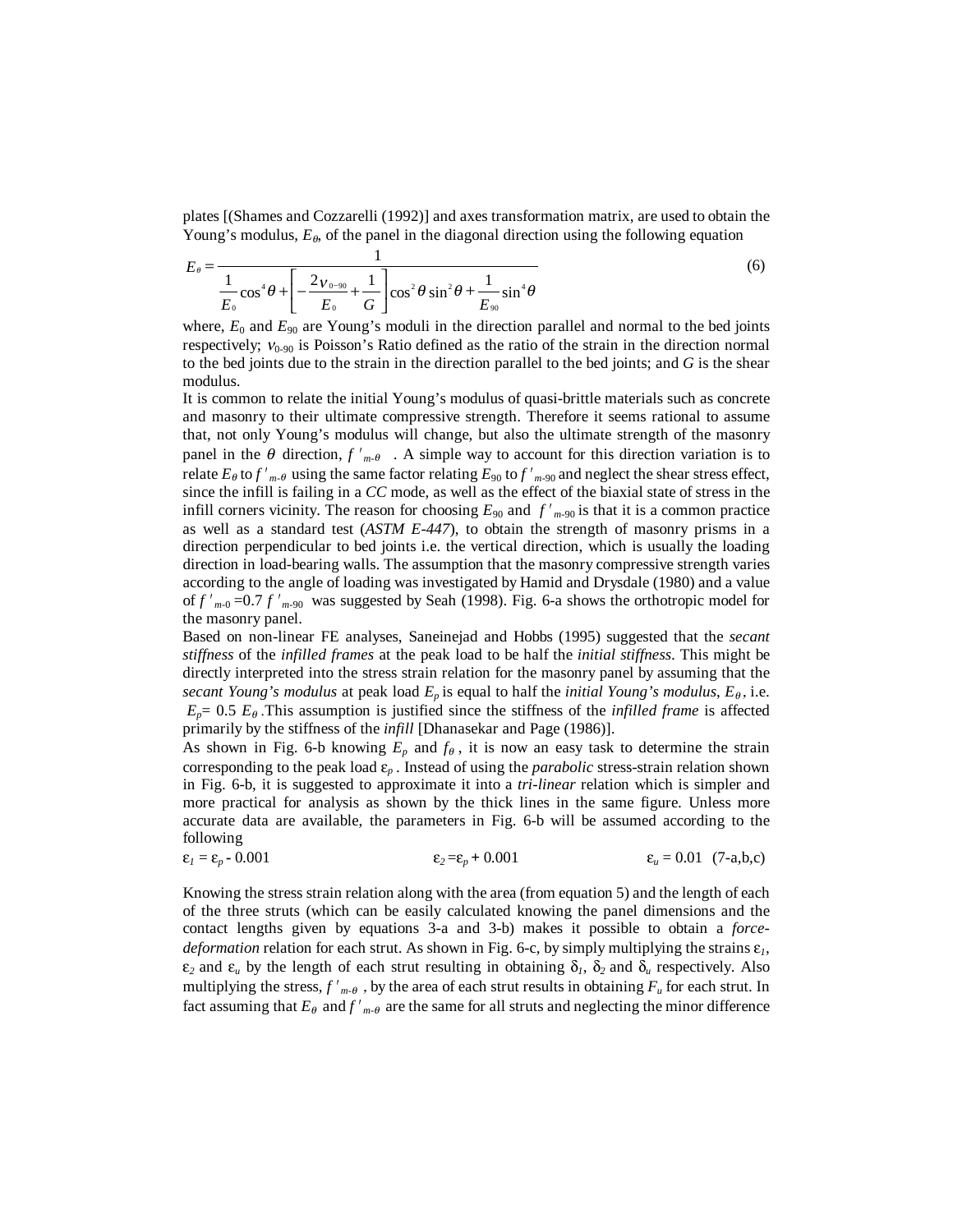in the inclination angle between the middle strut and both the upper and the lower strut, will result in finding only two distinct force-deformation relations, one for the upper and lower struts and another for the middle strut.

It is worth mentioning that, the use of a macro model, that is neither a single strut, nor a plate to represent the panel was previously suggested by some researchers. Chrysotomou (1991) and Mander and Nair (1994) suggested multiple strut models. Mosalam et al. (1997c) used a truss with contact elements. Due to the complexity of the problem, most of the properties of these macro models suggested by different researchers were not justified based on the *material level*, unlike the suggested model. In fact, the areas and the stiffnesses of the members representing the panel were generally selected to *match* either some experimental findings like the stiffness and/or the ultimate load or the natural frequency under seismic loading. In other cases the properties of the macro model were selected merely to match some properties of a more sophisticated micro model.

### **MODELING OF TEST SPECIMENS USING THE PROPOSED METHOD**

The suggested method was used to model three CMISF specimens. Two of the specimens were tested at the University of New Brunswick under monotonic racking load by Yong (1984) and Richardson (1986) and the third was tested in Cornell University by Mosalam et al. (1997a) under quasi-static displacement. The first two specimens are identical single panel CMISF with different masonry strength. The reasons for choosing these specimens are primarily for the experimental results consistency as well as to verify the effect of changing the masonry strength on the CMISF model behavior, and because these experimental results were duplicated by Seah (1998) using a very sophisticated *micro* FE model consisting of series of plane stress elements connected by ten springs at each node. The third specimen is a one fourth scale, two bay-single story CMISF with semi-rigid connection, this specimen was chosen to demonstrate the effectiveness of the method to model semi-rigid connections and the effect of using three struts on changing the bending moment diagram of CMISF. The details of the calculations involved in the FE modeling of these specimens can be found elsewhere [ElDakhakhni (2000)].

The ANSYS®5.3 FE program was used to generate the load-deflection relation of specimen WB2 tested by Yong (1984), utilizing the proposed technique. The load-deflection relations for the bare and the infilled frame model are shown in Fig. 7-a along with test results for comparison. It is worth mentioning that the specimen was loaded until the lateral displacement reached approximately 20 mm at which it was assumed that the specimen failed. It might be noted that a sudden drop of the load-deflection curve occurred at approximately 312.0 kN. This was due to the development of the *diagonal crack* discussed earlier. The developing of the diagonal crack affects neither the stiffness nor the ultimate load capacity of the infilled frame and it will result only in a sudden drift, affecting the overall ductility of the system, which is outside the scope of this study. The figure shows the capabilities of the proposed method to predict both the stiffness and ultimate load capacity up to failure. The model appears to overestimate the ultimate capacity by about 9% and acceptably estimates the average stiffness up to failure.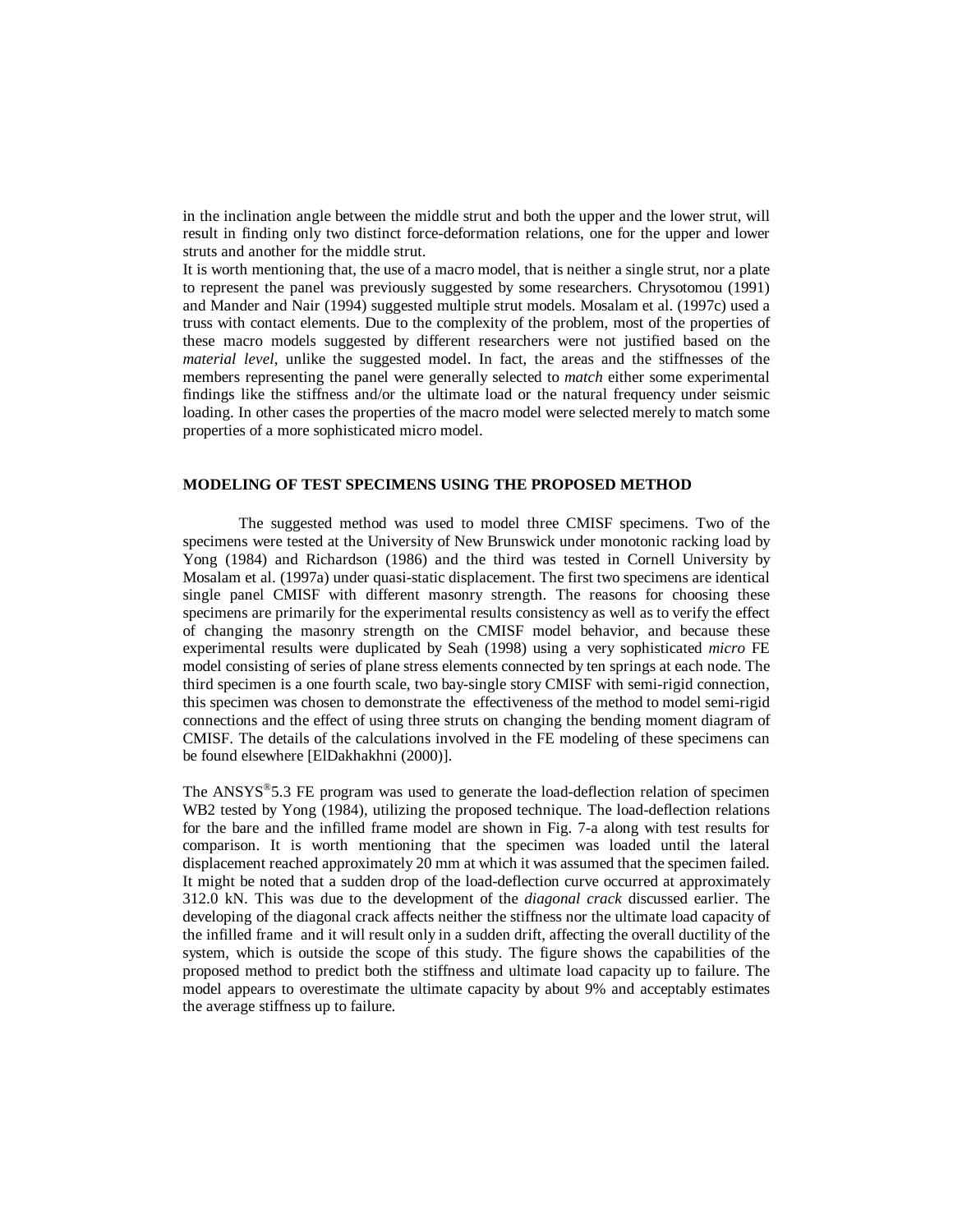Another specimen WD7, tested by Richardson (1986), was modeled using the same technique utilizing the  $ANSYS^{\circledast}5.3$  FE program and the load-deflection relations for the bare and the infilled frame model are shown in Fig. 7-b along with test results for comparison. Again the proposed model is efficient in duplicating the test results up to failure. The model underestimated the failure load by 10% and the experimental test data show that the infilled frame gradually degrades and eventually at some point it will reach the ultimate capacity of the bare frame.

It is worth mentioning that the proposed model can predict the stiffness and strength efficiently up to failure, yet the post peak behavior and the ductility of CMISF systems are highly uncertain and will require further research, currently being undertaken by the authors at Drexel University.

Specimen Q21SSB, tested by Mosalam et al. (1997a) was modeled using the same technique; Fig. 8-a show the load-deflection relation of the bare frame model and the infilled frame model along with envelope of the cycling loading test after correcting it to exclude the effect of the lack of fit between the frame and the infill. The model accurately represents the infilled frame up to a deflection of 6 mm, at which the model underestimated the specimen capacity by less than 2%. After this displacement, failure occurred in the specimen yet the model continued to carry more load, but with a very low stiffness, then it gradually loses its strength and fails. Fig. 8-b shows the bending moments in the model members at a load of 41.5 kN, before failure. These moments have the same trend as those obtained by Mosalam et al. (1997b) and suggested by Reflak and Fajfar (1991), Saneinejad and Hobbs (1995), Buonopane and White (1999), and Furutani et al. (2000).

## **CONCLUSIONS**

This paper presents an analytical method of predicting the stiffness and the ultimate load capacity of CMISF failing in *CC* mode. Based on the present study, the following conclusions can be inferred:

1. The proposed analytical technique predicts the lateral stiffness up to failure, and the ultimate load capacity of concrete masonry-infilled steel frames (CMISF) to an acceptable degree of accuracy. The technique accounts for the nonlinear behavior that occurs in both the steel frame due to formation of plastic hinges, and in the masonry panel due to crushing. The technique considers the diagonal tension cracking in the masonry joints merely as a serviceability limit state.

2. The use of three struts instead of a single one is justified based on the observed bending moments in the frame members, which cannot be generated using a single strut. Furthermore, the three struts do not fail *simultaneously*, which is the case in actual infill panels, since the crushing *starts* at the corners and keeps *propagating* in the corner *region* leading to failure of the panel. The use of the three struts will also facilitate modeling the *interaction* between the different panels in multi-story buildings.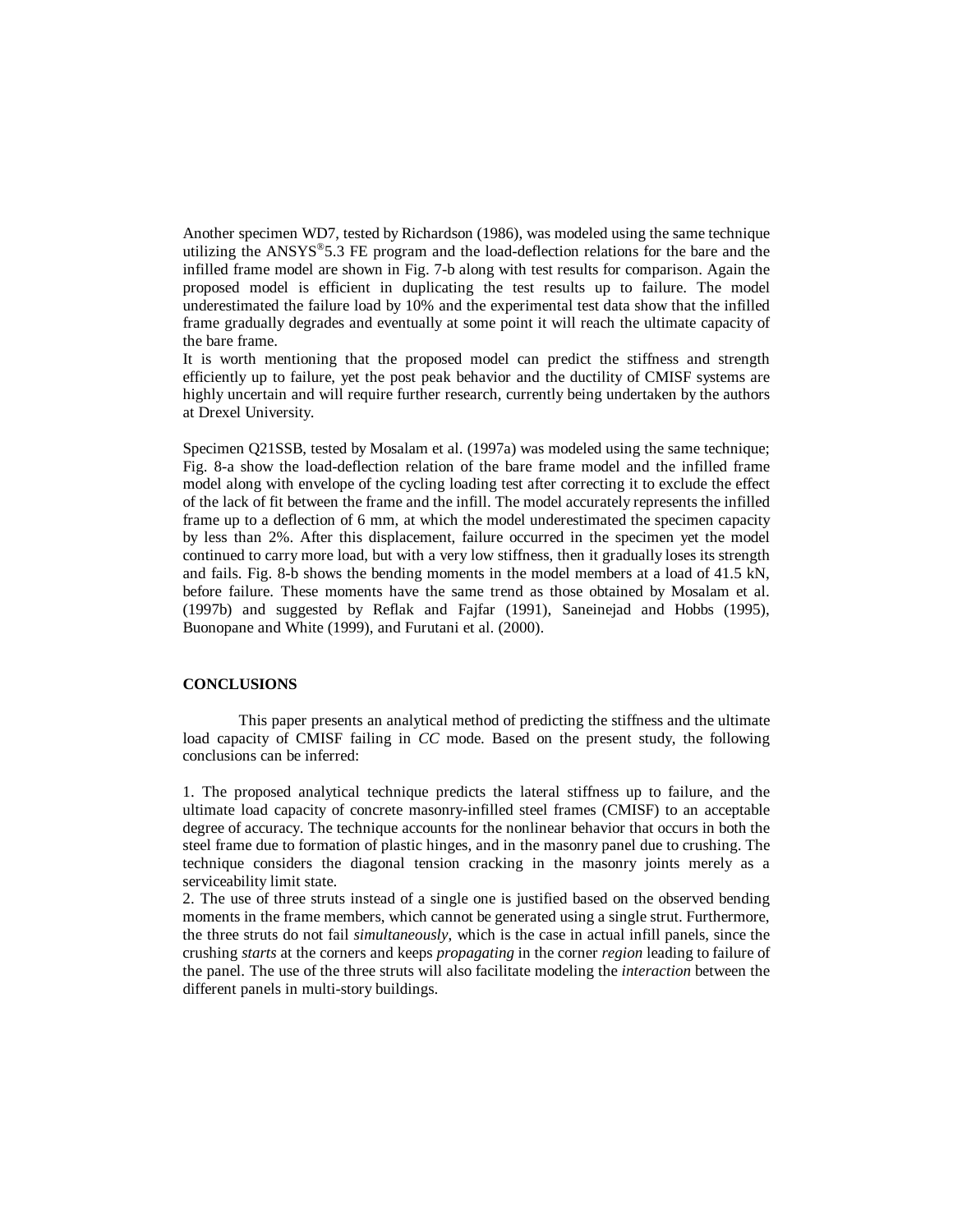3. The technique presents a *macro-model* that is more easy and practical to apply and require much less time than techniques based on treating the panel as a plate, *meso-models*, or descretizing the panel as a series of plane stress elements interconnected by a series of springs or contact elements, *micro-models*.

4. In order to use this technique in actual multi-story, multi-bay frame structures, three diagonal struts should replace each infill panel following the steps of the proposed method. This process can be easily computerized and included into the FE programs used in structural analysis in order to automatically generate the diagonal struts and place them in their proper locations with their respective properties.

5. Instead of using the actual nonlinear stress-strain relation, an option, which might not be available in many structural analysis software, a simplified tri-linear stress-strain relation is employed for the masonry. A similar relation is also used in modeling the steel frame loaddeformation relation. It is worth mentioning that this simplification results in a less solution time, specially, in multi-story 3-D structures with large number of DOF.

#### **ACKNOWLEDGEMENTS**

The work presented herein is part of a study performed at Drexel University under Grant No. CMS-9730646 from the National Science Foundation (NSF); Dr. Shih-Chi Liu is the NSF program director for this research. The results, opinions, and conclusions expressed in this paper are solely those of the authors and do not necessarily reflect those of the NSF.

#### **REFERENCES**

- American Society for Testing and Materials, ASTM E 447-92b, "Standard Test Methods for Compressive Strength of Masonry Prisms," Annual Book of ASTM Standards, Vol. 04.05, West Conshohocken, PA.
- American Society for Testing and Materials, ASTM E 519-81, "Standard Test Method for Diagonal Tension (Shear) in Masonry Assemblages," Annual Book of ASTM Standards, Vol. 04.05, West Conshohocken, PA.
- ANSYS®5.3, ANSYS® Inc. 201 Johnson Road, Houston, PA 15342-1300.
- Buonopane, S. G., and White, R. N., 1999. "Pseudodynamic testing of masonry infilled reinforced concrete frame", ASCE Journal of Structural Engineering, Vol. 125, No. 6, pp. 578-589
- Chrysostomou, C. Z., 1991. "Effect of degrading infill walls on the nonlinear seismic response of two-dimensional steel frames", Ph.D. thesis , Cornell University, Ithaca, NY, 1991.
- Chen, W. F., and Lui, E. M., 1991. "Stability Design of Steel Frames", CRC Press.
- Dhanasekar, M., and Page, A. W., 1986. "The influence of brick masonry infill properties on the behavior of infilled frames", Proceedings of the Institution of Civil Engineers, Part 2, Vol. 81, pp. 593-605.
- Drysdale, R. G., and Hamid, A. A., 1979. "Behavior of concrete block masonry under axial compression", ACI Journal. Vol. 76, pp. 707-721.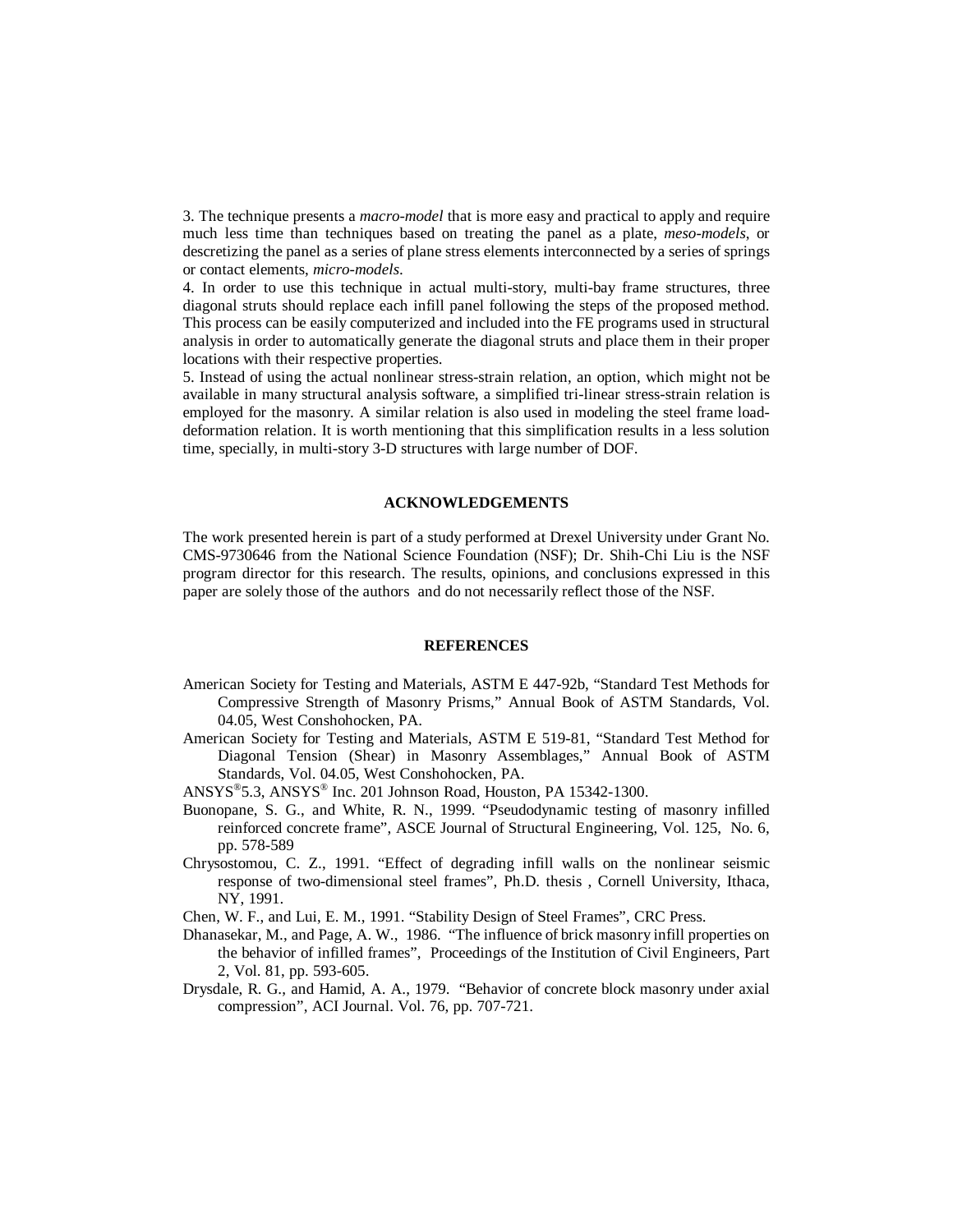- ElDakhakhni, W. W. (2000) "Non-Linear Finite Element Modeling of Concrete Masonry-Infilled Steel Frame," M.Sc. thesis, Drexel University, Philadelphia, PA, 19104.
- Flanagan, R. D., Bennett, R. M., and Barclay, G. A., 1992. "Experimental testing of hollow clay tile infilled frames", Proceedings, 6th. Canadian Masonry Symposium, University of Saskatchewan, Saskatchewan, Canada. pp. 633-644.
- Flanagan, R. D., Bennett, R. M., and Barclay, G. A., 1999. "In-plane behavior of structural clay tile infilled frames", ASCE Journal of Structural Engineering, Vol. 125, No. 6, pp. 590-599.
- Furutani, M., Imai, H., and Matsumoto, T., 2000. "12th World Conference on Earthquake Engineering", Auckland, New Zealand, February 2000, on CD-ROM.
- Hamid, A. A. and Drysdale, R. G., 1980. "Concrete masonry under combined shear and compression along the mortar joints", ACI Journal. Vol. 77, pp. 314-320.
- Khattab, M. ,and Drysdale, R. G. 1992. "Test of concrete block masonry under biaxial tension-compression", Proceedings, 6th. Canadian Masonry Symposium, University of Saskatchewan, Saskatchewan, Canada. pp. 645-656.
- Liauw, T. C., and Kwan, K. H., 1982. "Non-linear analysis of multi-storey infilled frames", Proceedings of the Institution of Civil Engineers, Part 2, Vol. 73, pp. 441-454.
- Mander, J.B and Nair, B. 1994. Seismic resistance of brick-infilled steel frames with and without retrofit. TMS journal February 1994. pp. 24-37.
- McBride, R. T., 1984. "The behavior of masonry infilled steel frames subjected to racking", M.Sc. thesis, Department of Civil Engineering, University of New Brunswick, Fredericton, NB, Canada.
- Mosalam, K., White, R. N., and Gergely, P., 1997a. "Seismic Evaluation of Frames with Infill Walls Using Quasi-static Experiments". Technical report NCEER-97-0019.
- Mosalam, K., White, R. N., and Gergely, P., 1997b. "Seismic Evaluation of Frames with Infill Walls Using Pseudo-dynamic Experiments". Technical report NCEER-97-0020.
- Mosalam, K., White, R. N., and Gergely, P., 1997c. "Computational Strategies for Frames with Infill Walls: Discrete and Smeared Crack Analyses and Seismic Fragility". Technical report NCEER-97-0021.
- Polyakov, S. V., 1956. "Masonry in framed buildings (Godsudarstvenoe Isdatel' stvo Literatury Po Stroidal stvui Architecture. Moscow, 1956). Translated by G. L. Cairns in 1963.
- Richardson, J., 1986. "The behavior of masonry infilled steel frames". M.Sc. thesis, University of New Brunswick, Fredericton, NB, Canada.
- Saneinejad A., and Hobbs, B., 1995. "Inelastic design of infilled frames". ASCE Journal of Structural Division, Vol. 121, No. ST4, pp. 634-650.
- Seah, C. K. 1998. "A universal approach for the analysis and design of masonry infilled frame structures" Ph.D. Thesis, University of New Brunswick, Fredericton, NB., Canada.
- Shames, I. H., and Cozzarelli, F. A., 1992. "Elastic and Inelastic Stress Analysis", Prentice Hall , Englewood Cliffs, New Jersey 07632.
- Stafford Smith, B., and Carter, C., 1969. "A method of analysis for infilled frames". Proceedings, the Institution of Civil Engineers, Vol. 44, pp. 31-48.
- Yong, T. C., 1984. "Shear strength of masonry panels in steel frames". M.Sc. thesis, University of New Brunswick, Fredericton, NB, Canada.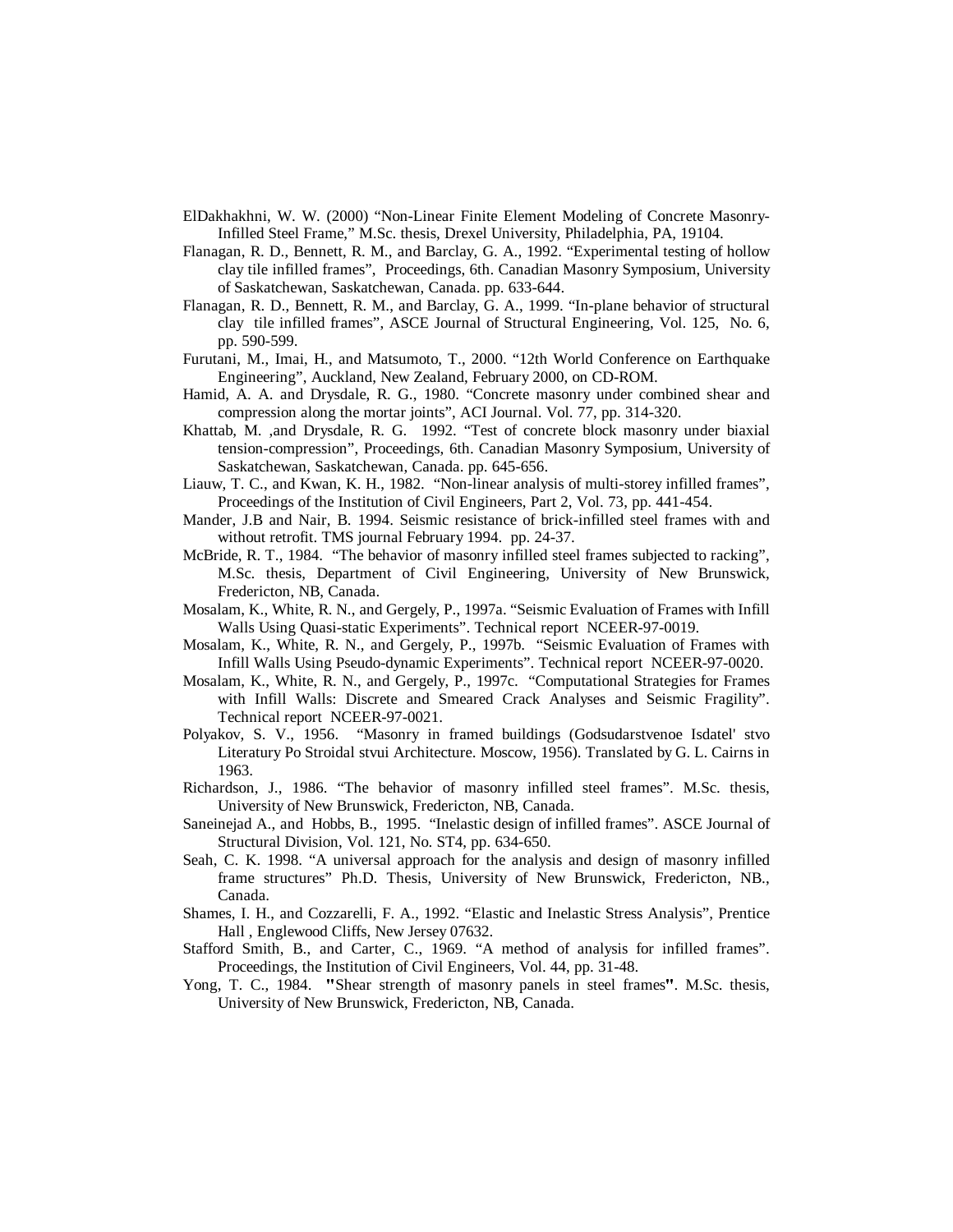

Figure 1. Different Failure Modes of Masonry Infilled Frames:

(a) *C*orner *C*rushing Mode; (b) *S*liding *S*hear Mode; (c) *D*iagonal *C*ompression Mode (d) *D*iagonal Crac*k*ing Mode; (e) *F*rame *F*ailure Mode



Figure 2. The Diagonal Tension Specimen : (a) *ASTM E-519*Test Setup; (b) Shear Stress Contours and Failure Mode Obtained Using The ANSYS®5.3 FE Model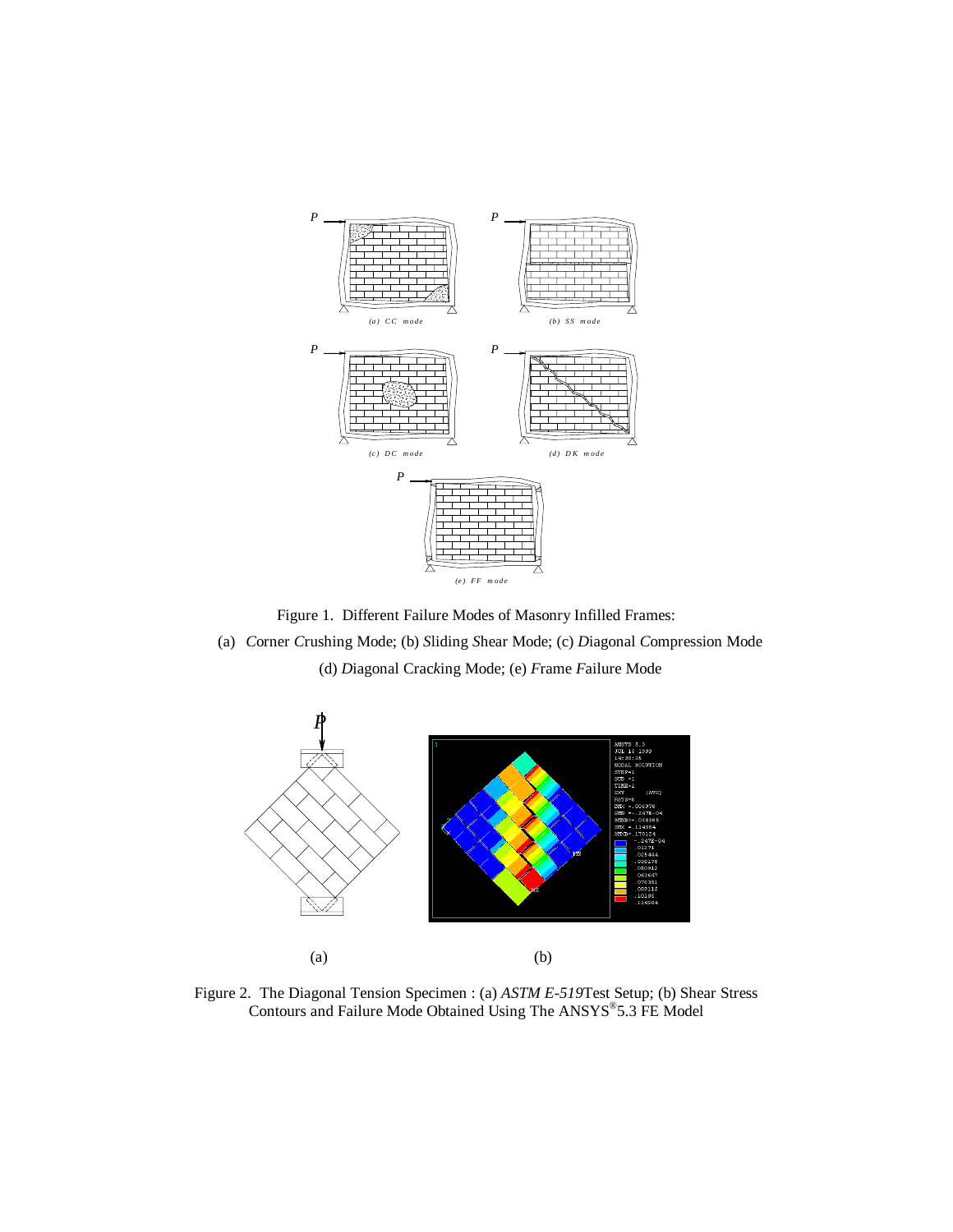

Figure 3. The Infill Panel Separation into Two Diagonal Regions, and The Resulting Bending Moment Diagrams for a Different Bays in Multi-Story Infilled Frame Building



Figure 4. ANSYS®5.3 FE Model of a Single panel Infilled Frame: (a) Schematic Diagram; (b) Principal Stress Contours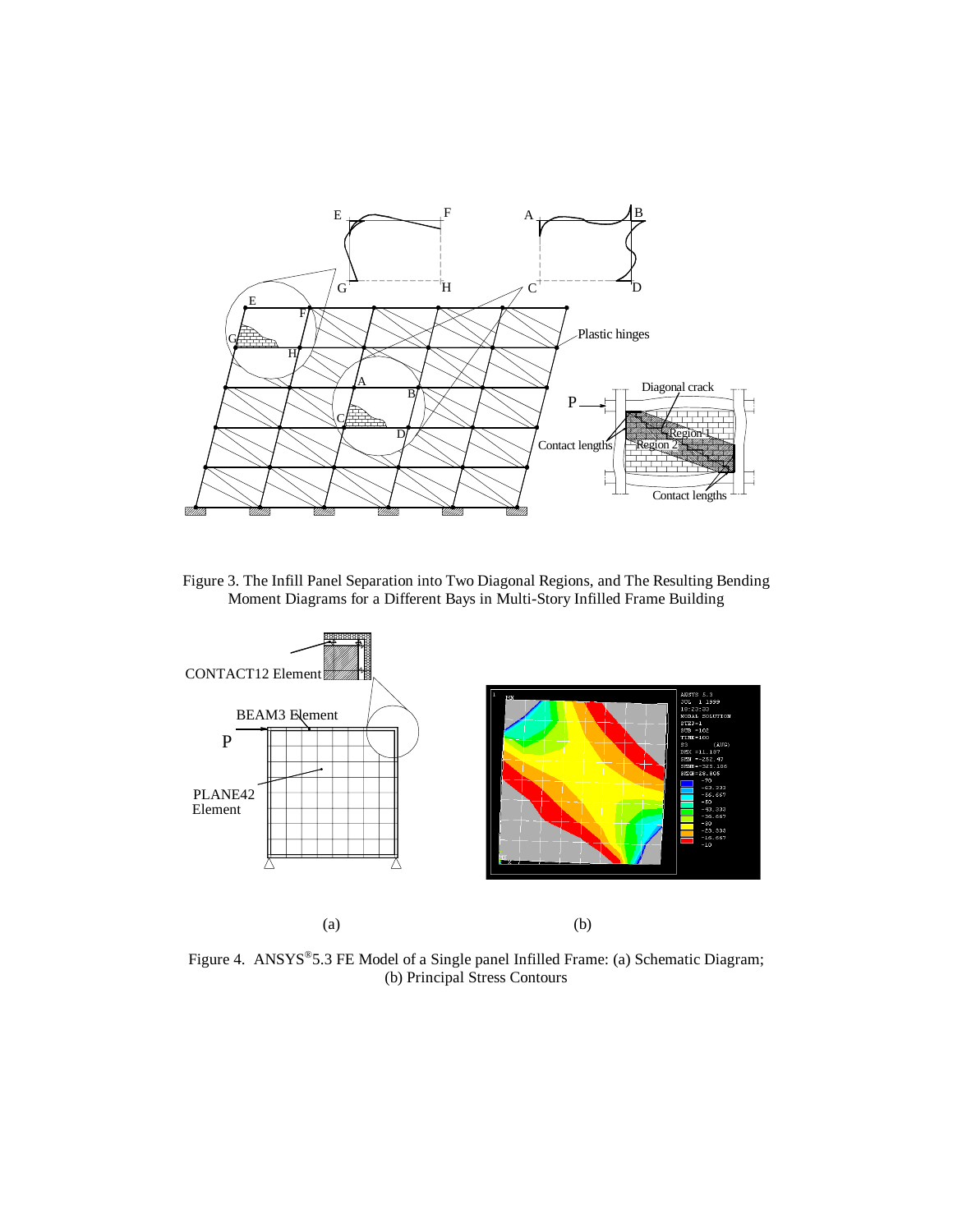

Figure 5. The Proposed CMISF Model and The Beam-Column Connection Behavior



Figure 6. Concrete Masonry Behavior : (a) Orthotropic Model (b) Tri-Linear Stress-Strain Relation; (c) Typical Force-Deformation Relation for Struts